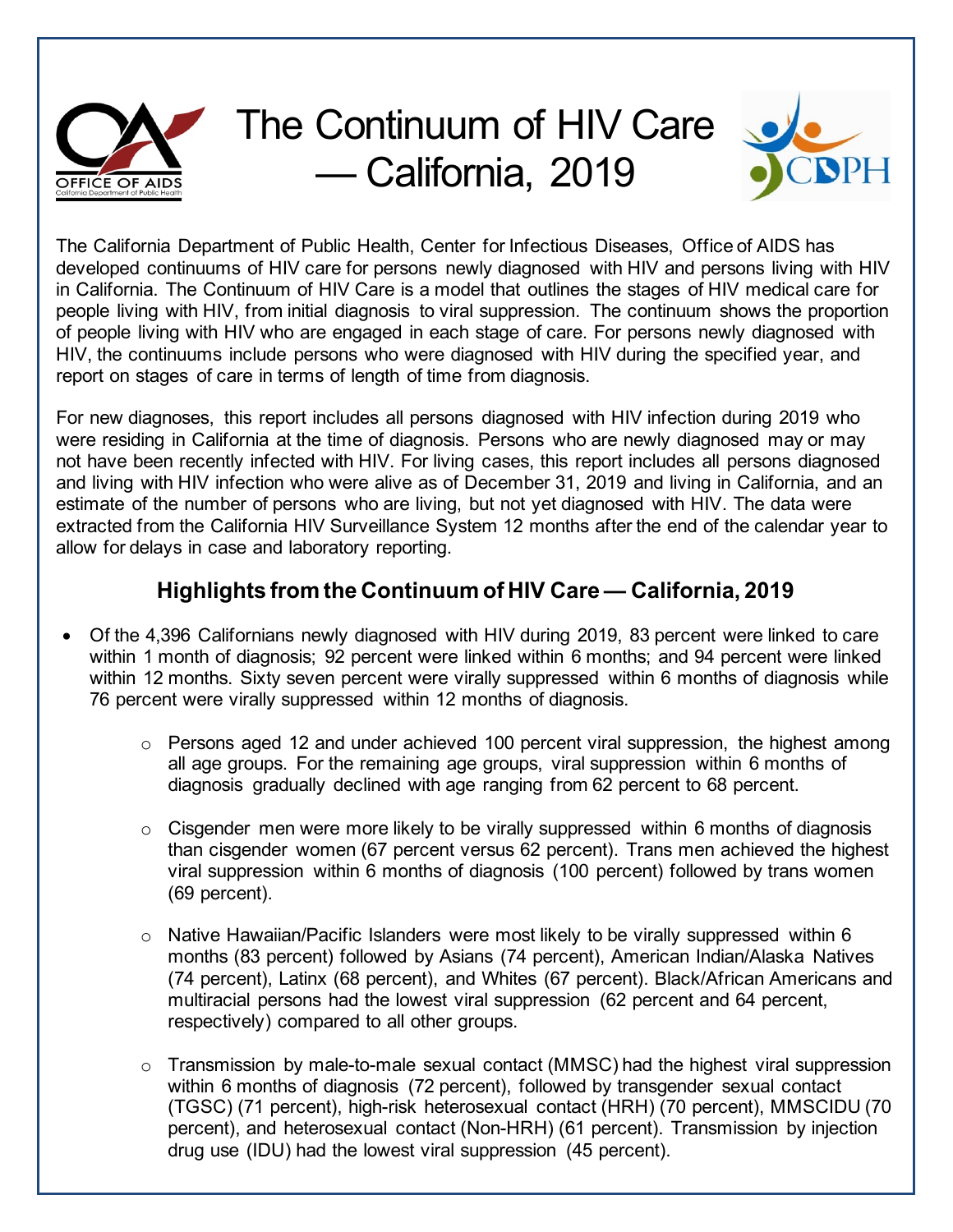- Of the estimated 159,105 persons living with HIV in California during 2019, about 87 percent (137,785 persons) had been diagnosed, and 57 percent (89,981 persons) achieved viral suppression. One of the goals of *Ending the HIV Epidemic: A Plan for America (EHE)* initiative is to increase the percentage of people who have knowledge of their status to at least 95% by 2025.
- Among the 137,785 persons living with diagnosed HIV in California during 2019, 75 percent (103,399 persons) were in HIV care and 65 percent (89,981 persons) achieved viral suppression.
	- $\circ$  For persons over 12, viral suppression ranged from 62 percent to 69 percent. The highest viral suppression (84 percent) was achieved by persons 0-12 years old and the lowest viral suppression was among persons 25–44 years old (62 percent).
	- $\circ$  Cisgender men were more likely to be virally suppressed than cisgender women (66 percent versus 64 percent), and trans men were more likely to be virally suppressed than trans women (71 percent versus 63 percent, respectively).
	- o Native Hawaiian/Pacific Islanders and Latinx were less likely to be virally suppressed (61 percent and 63 percent, respectively) compared to Whites, Asians, and multiracial persons (69 percent, 72 percent, and 72 percent, respectively). American Indian/Alaska Natives and Black/African Americans had the lowest viral suppression (57 percent and 59 percent, respectively) compared to all other groups.
	- $\circ$  Infection attributed to MMSC had the highest levels of viral suppression (69 percent) and made up the largest transmission category among HIV infected persons (91,735). Transmission by IDU had the lowest level of viral suppression (54 percent) followed by non-HRH (60 percent), MMSCIDU (63 percent), TGSC (64 percent), HRH (66 percent), and perinatal (67 percent).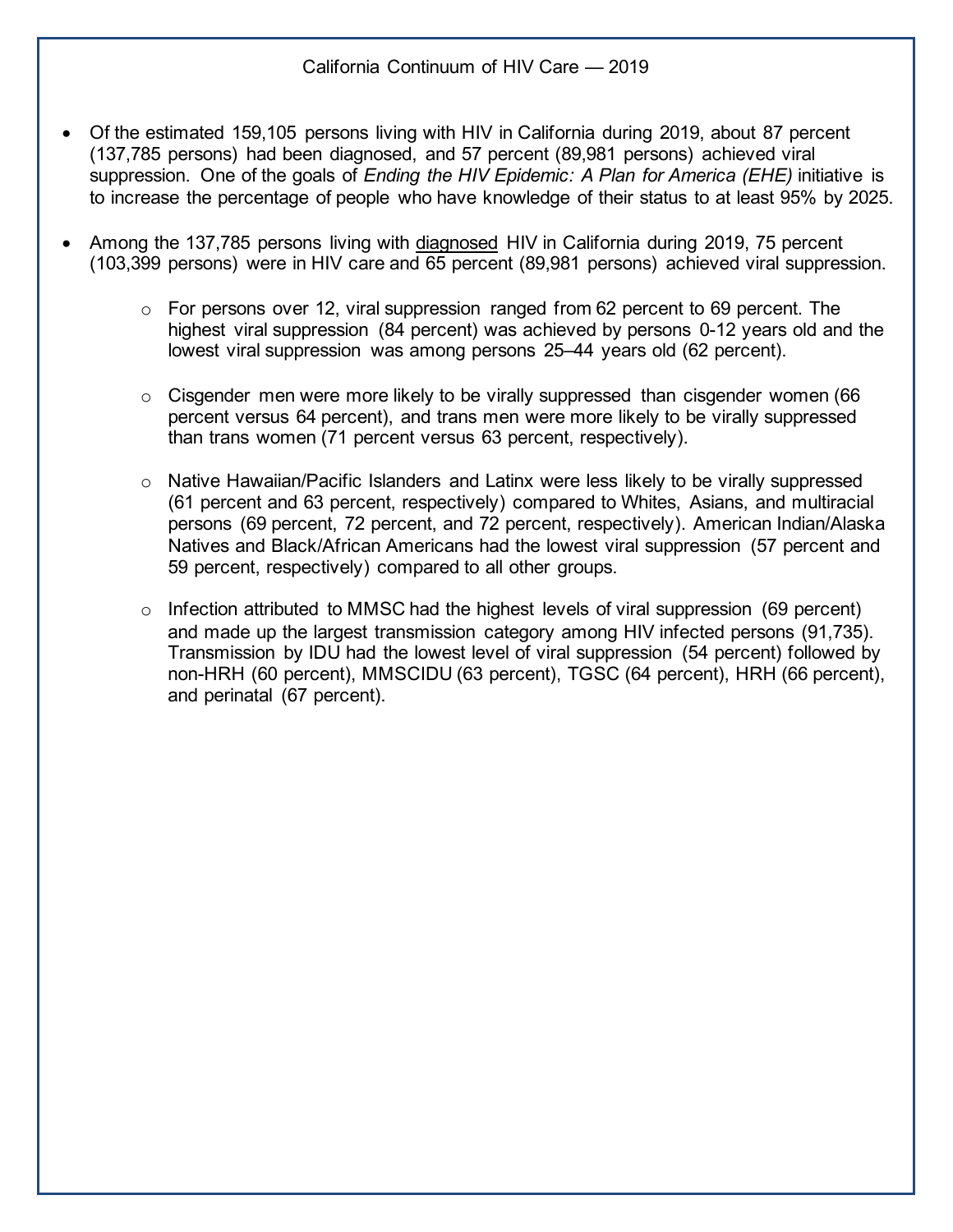

Newly diagnosed persons met the Centers for Disease Control and Prevention (CDC) surveillance case definition for HIV infection and were reported to be living in California at the time of diagnosis. Persons who had at least one CD4, viral load, or HIV-1 genotype test within the specified time period after diagnosis were linked to care during that time period. Time from diagnosis to linkage to care was calculated based on the month and year of the earliest diagnostic HIV test and the month and year of the next CD4, viral load, or HIV-1 genotype test.

The data were extracted from the California HIV Surveillance System at least 12 months after the end of the calendar year to allow for delays in case and laboratory reporting. Nonetheless, these data may still slightly underestimate the number of persons linked to care within 12 months since persons diagnosed late in the calendar year had less time for lab test results to be reported.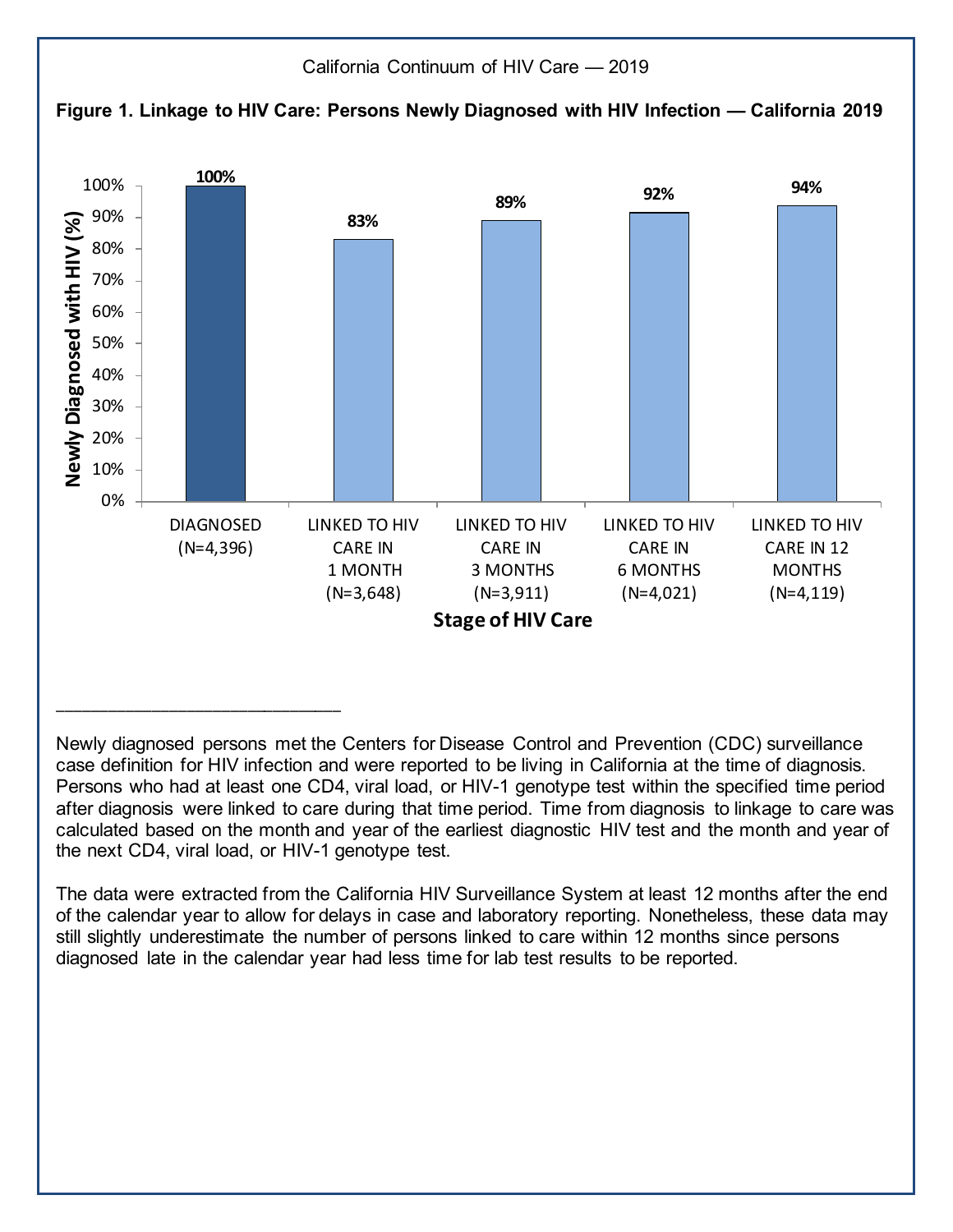

Newly diagnosed persons met the CDC surveillance case definition for HIV infection and were reported to be living in California at the time of diagnosis. Newly diagnosed persons who had two or more CD4, viral load, or HIV-1 genotype tests that were performed at least 3 months apart, within 12 months of diagnosis were retained in care. Newly diagnosed persons whose most recent viral load test result within the reported time period following diagnosis was < 200 copies/ml were virally suppressed.

The data were extracted from the California HIV Surveillance System at least 12 months after the end of the calendar year to allow for delays in case and laboratory reporting. Nonetheless, these data may still slightly underestimate the number of persons linked to care within 12 months since persons diagnosed late in the calendar year had less time for lab test results to be reported.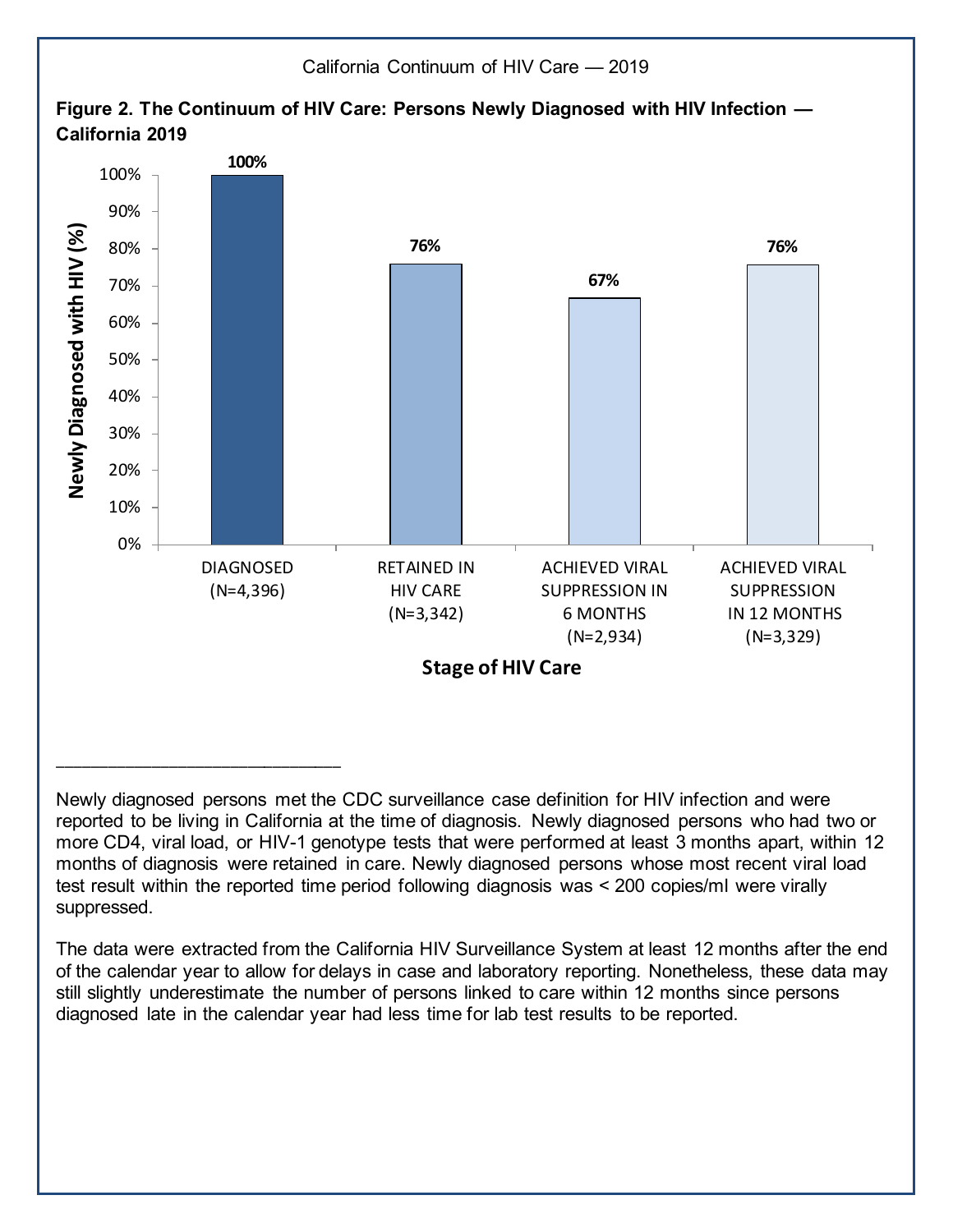

Newly diagnosed persons met the CDC surveillance case definition for HIV infection and were reported to be living in California at the time of diagnosis. Persons who had at least one CD4, viral load, or HIV-1 genotype test within one month of diagnosis were linked to HIV care in one month. Persons who had two or more CD4, viral load or HIV-1 genotype tests that were performed at least 3 months apart within 12 months of diagnosis were retained in care. Persons whose most recent HIV viral load test result within 6 months of diagnosis was < 200 copies/ml were virally suppressed.

Age was calculated as of the date of diagnosis.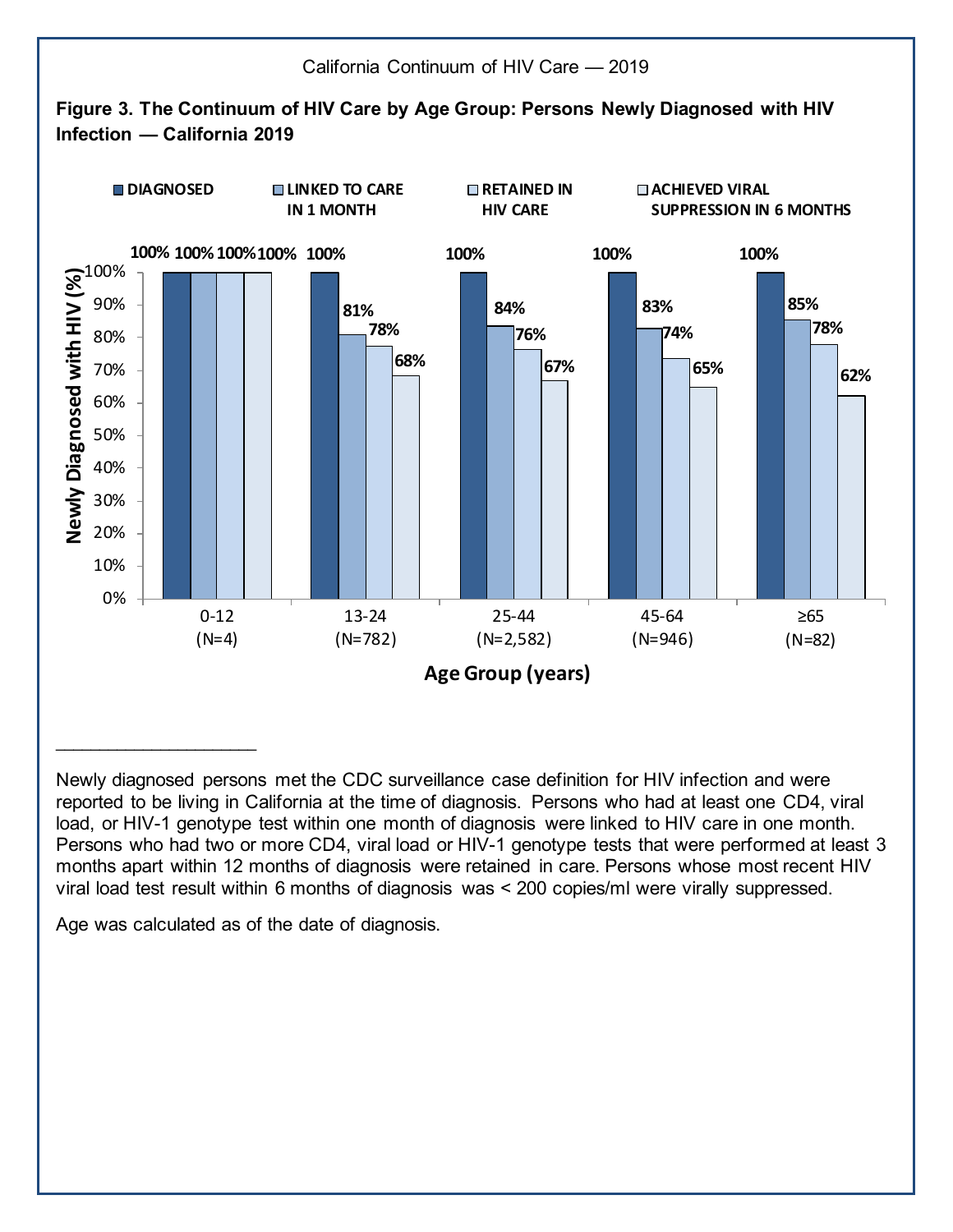

Newly diagnosed persons met the CDC surveillance case definition for HIV infection and were reported to be living in California at the time of diagnosis. Persons who had at least one CD4, viral load, or HIV-1 genotype test within one month of diagnosis were linked to HIV care in one month. Persons who had two or more CD4, viral load or HIV-1 genotype tests that were performed at least 3 months apart within 12 months of diagnosis were retained in care. Persons whose most recent HIV viral load test result within 6 months of diagnosis was < 200 copies/ml were virally suppressed.

Current gender was determined as of the last day of the calendar year. Persons were classified as transgender if a case report form affirming their transgender status was present in HIV surveillance data.

One person of Alternative Gender was not included in the figure above.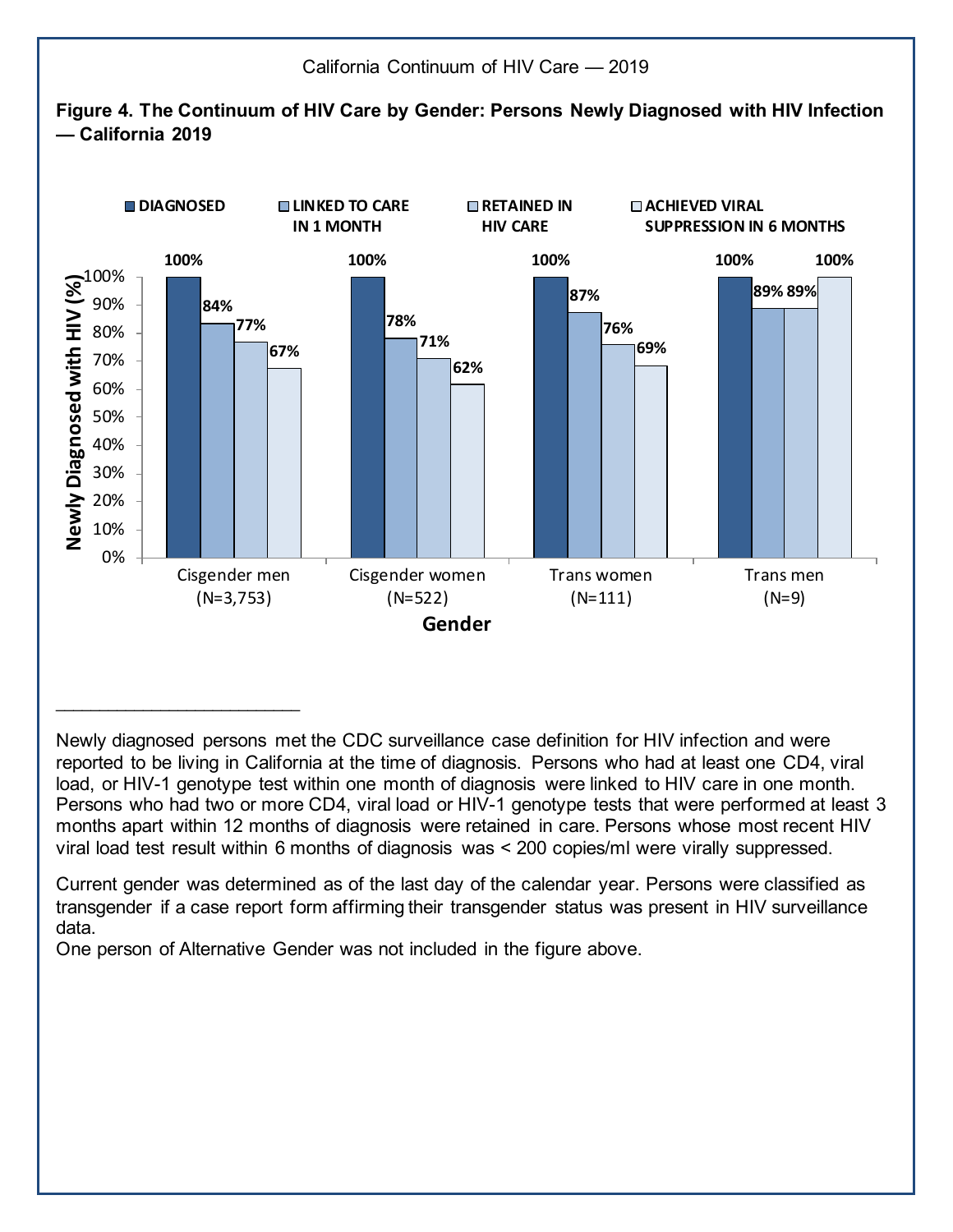

Newly diagnosed persons met the CDC surveillance case definition for HIV infection and were reported to be living in California at the time of diagnosis. Persons who had at least one CD4, viral load, or HIV-1 genotype test within one month of diagnosis were linked to HIV care in one month. Persons who had two or more CD4, viral load or HIV-1 genotype tests that were performed at least 3 months apart within 12 months of diagnosis were retained in care. Persons whose most recent HIV viral load test result within 6 months of diagnosis was < 200 copies/ml were virally suppressed.

Latinx persons can be of any race. Although California Government Code Section 8310.5 requires the Department to tabulate information by expanded ethnicities for each major Asian and Pacific Islander group, the data shown here are not disaggregated into those groups in order to maintain the confidentiality of these persons.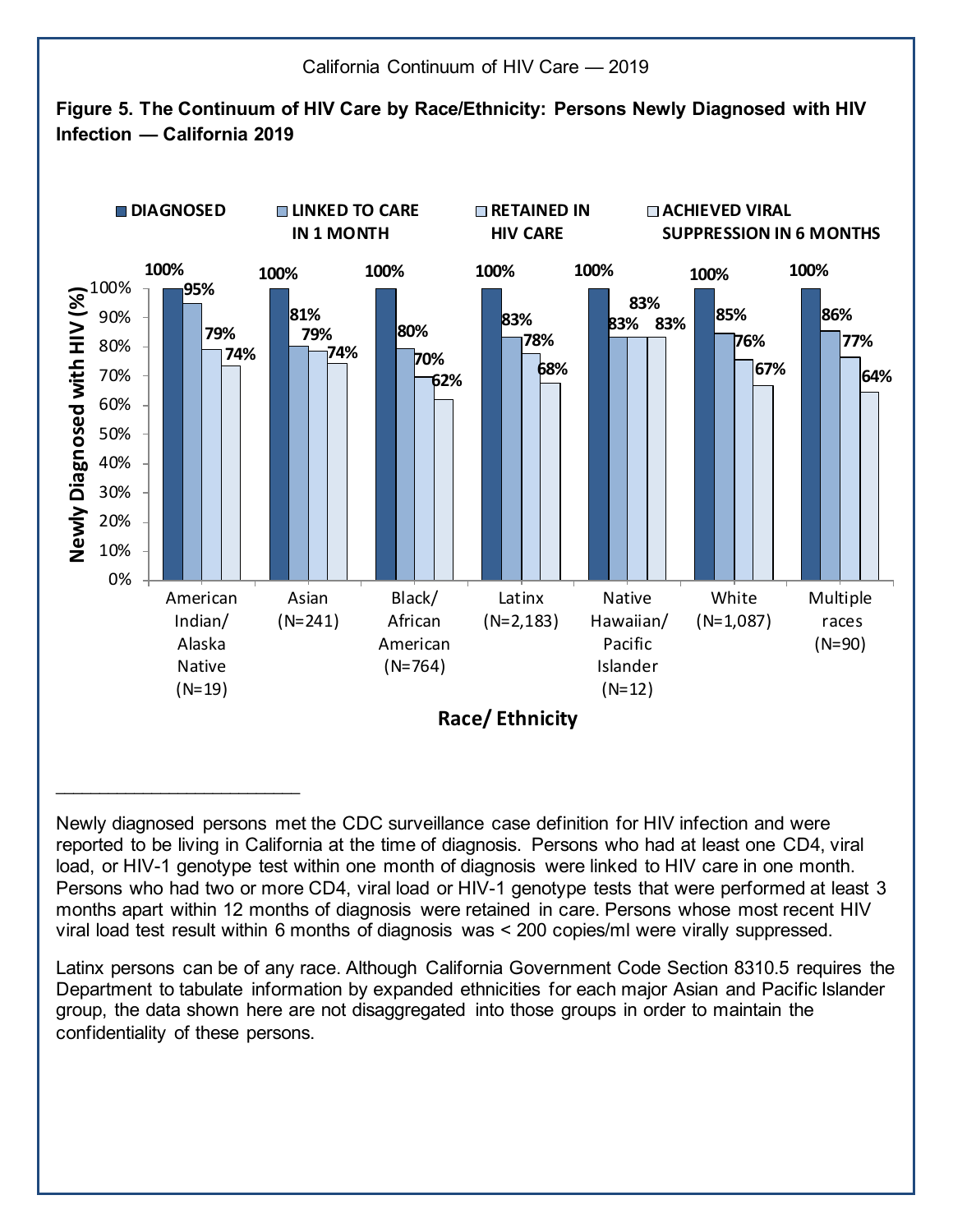

Newly diagnosed persons met the CDC surveillance case definition for HIV infection and were reported to be living in California at the time of diagnosis. Persons who had at least one CD4, viral load, or HIV-1 genotype test within one month of diagnosis were linked to HIV care in one month. Persons who had two or more CD4, viral load or HIV-1 genotype tests that were performed at least 3 months apart within 12 months of diagnosis were retained in care. Persons whose most recent HIV viral load test result within 6 months of diagnosis was < 200 copies/ml were virally suppressed.

Transgender persons who report sexual contact are placed in the transmission category of TGSC, regardless of IDU. HRH includes persons who reported engaging in heterosexual intercourse with a person of the opposite sex of their sex-at-birth, and that partner was known to be HIV positive or engage in an activity that put them at high risk for HIV (e.g., MMSC, IDU). Non-HRH includes persons with no other identified risk who reported engaging in heterosexual intercourse with a person of the opposite sex of their sex-at-birth. Perinatal includes persons who were exposed immediately before or during birth, or after birth due to breastfeeding. Among the persons newly diagnosed with HIV in California in calendar year 2019, there were four persons categorized as perinatal and one person categorized as having "other" risks such as having hemophilia, receiving a blood transfusion, or experiencing an occupational exposure. An additional 444 persons had no known risks reported and were categorized as "unknown risk." Persons categorized as having "other" or an "unknown risk" are not shown in the figure above.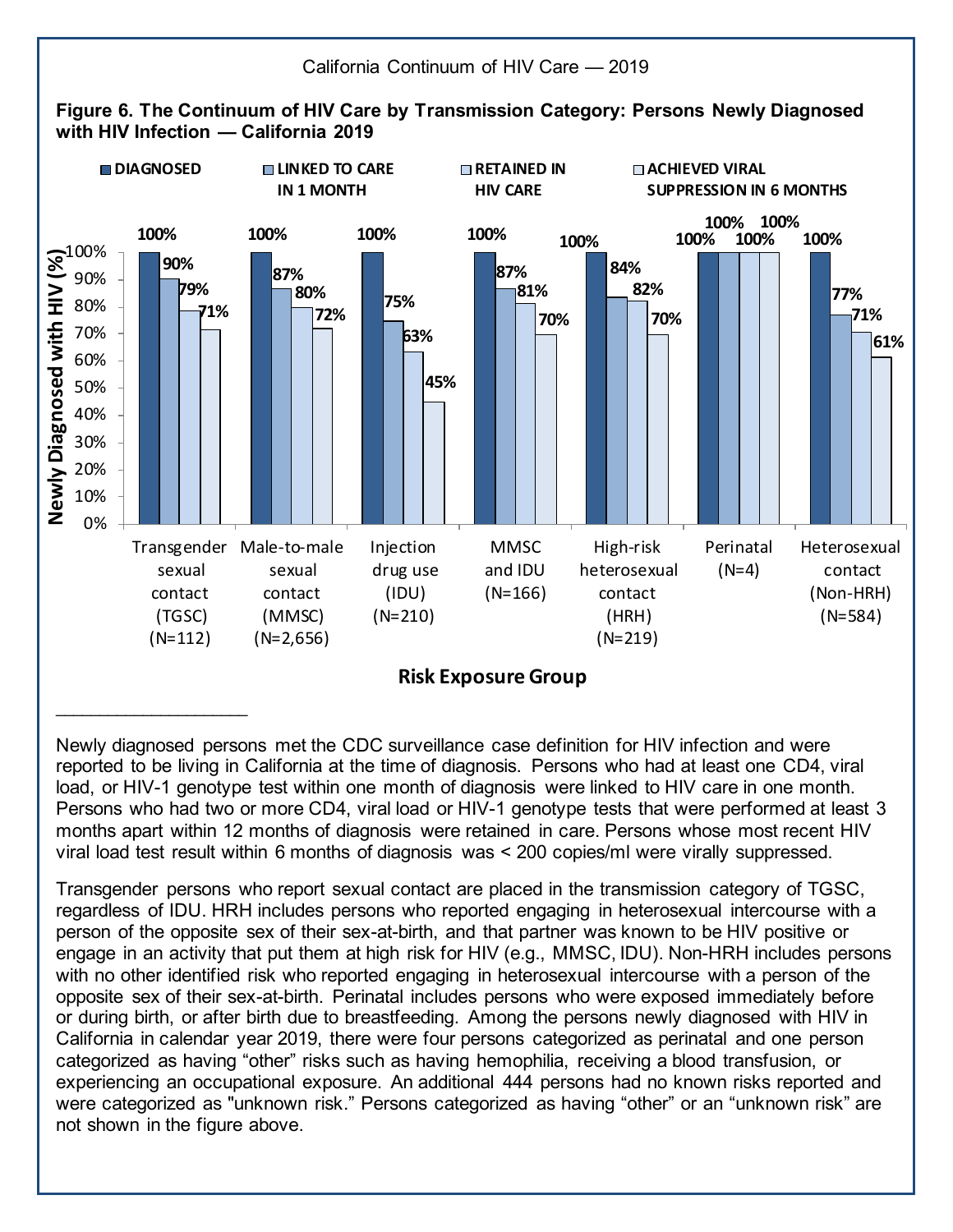

The estimated percent of undiagnosed persons living with HIV infection in California was calculated using the CD4-based model generated by the Centers for Disease Control and Prevention (CDC). For more information about the CD4-based methodology, please see *[Hall HI, Song R, Tang T, An Q,](https://publichealth.jmir.org/2017/1/e8/)  [Prejean J, Dietz P, Hernandez AL, Green T, Harris N, McCray E, Mermin J HIV Trends in the United](https://publichealth.jmir.org/2017/1/e8/)  States: [Diagnoses and Estimated Incidence, JMIR Public Health Surveill 2017;3\(1\):e8](https://publichealth.jmir.org/2017/1/e8/) [\(http://publichealth.jmir.org/2017/1/e8/\).](https://publichealth.jmir.org/2017/1/e8/)*

**\_\_\_\_\_\_\_\_\_\_\_\_\_\_\_\_\_\_\_\_\_\_\_\_\_\_\_**

Diagnosed persons met the CDC surveillance case definition for HIV infection and were presumed to be alive and living in California if no death document was received and they were residing in California as of the last known address. Persons who had at least one CD4, viral load, or HIV-1 genotype test during the calendar year were engaged in HIV care. Persons who had two or more CD4, viral load, or HIV-1 genotype tests that were performed at least 3 months apart during the calendar year were retained in care. Persons whose most recent HIV viral load test result during the calendar year was < 200 copies/ml were virally suppressed.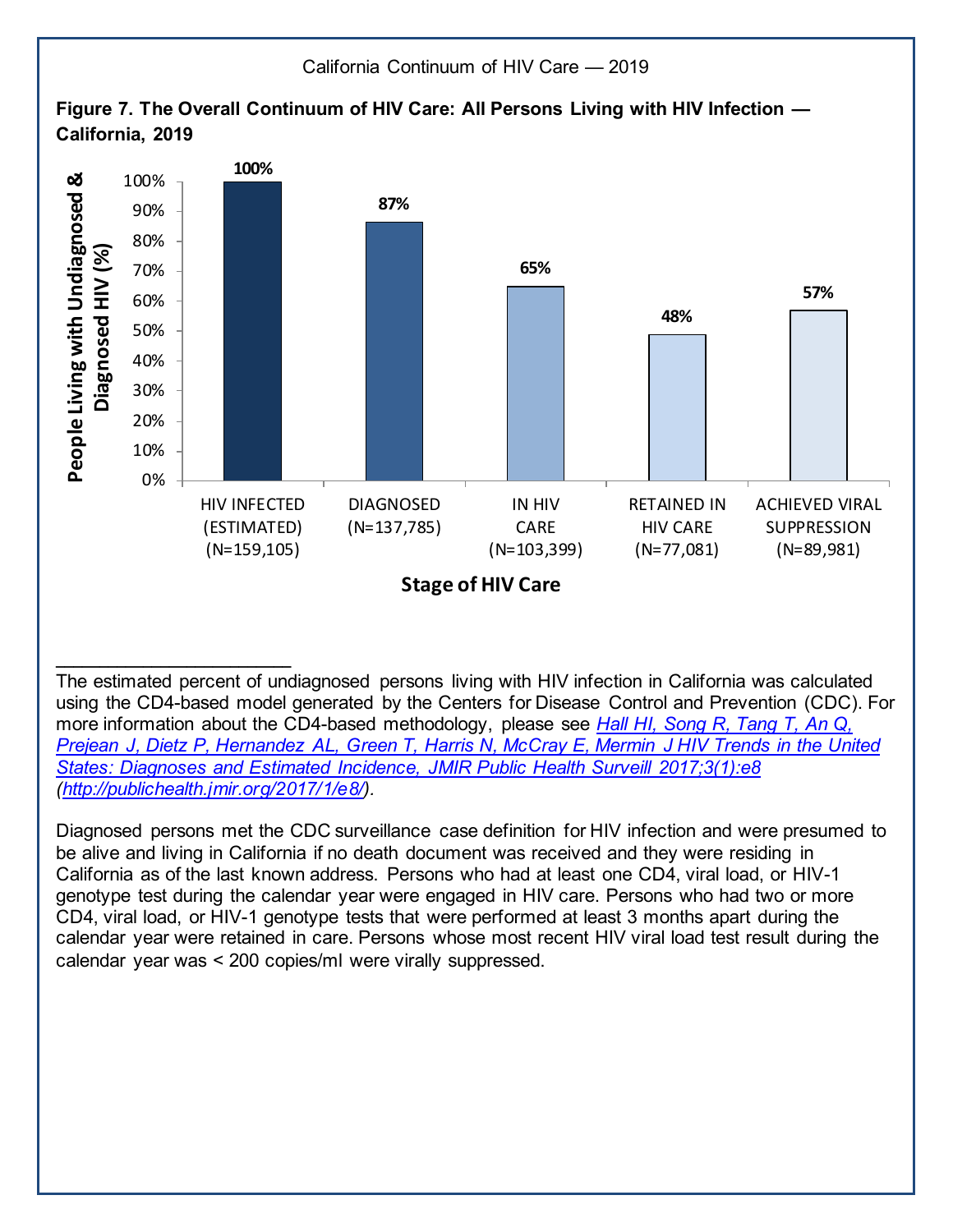

Diagnosed persons met the CDC surveillance case definition for HIV infection and were presumed to be alive and living in California if no death document was received and they were residing in California as of the last known address. Persons who had at least one CD4, viral load, or HIV-1 genotype test during the calendar year were engaged in HIV care. Persons who had two or more CD4, viral load, or HIV-1 genotype tests that were performed at least 3 months apart during the calendar year were retained in care. Persons whose most recent HIV viral load test result during the calendar year was < 200 copies/ml were virally suppressed.

\_\_\_\_\_\_\_\_\_\_\_\_\_\_\_\_\_\_\_\_\_\_\_\_\_\_\_\_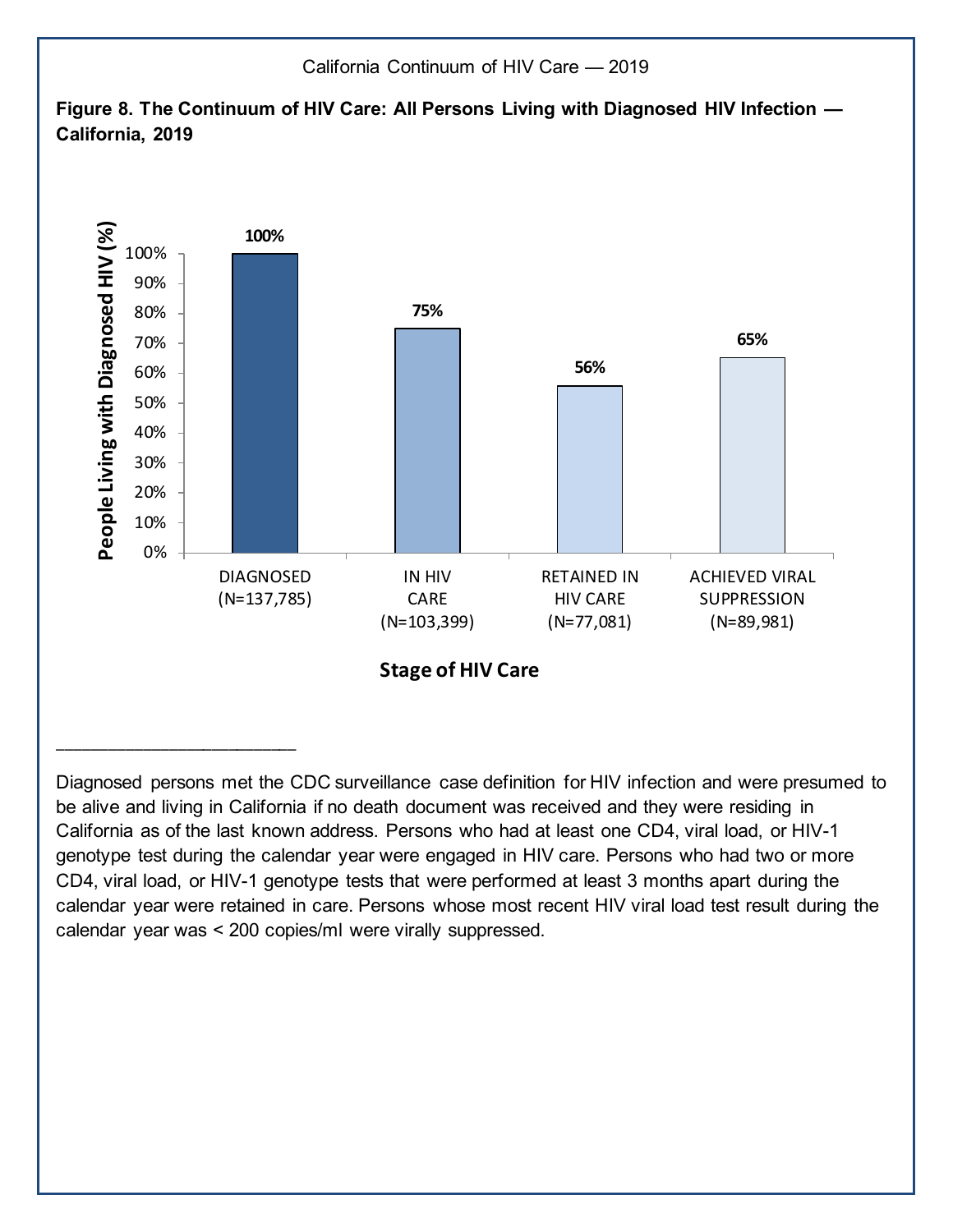

Diagnosed persons met the CDC surveillance case definition for HIV infection and were presumed to be alive and living in California if no death document was received and they were residing in California as of the last known address. Persons who had at least one CD4, viral load, or HIV-1 genotype test during the calendar year were engaged in HIV care. Persons who had two or more CD4, viral load, or HIV-1 genotype tests that were performed at least 3 months apart during the calendar year were retained in care. Persons whose most recent HIV viral load test result during the calendar year was < 200 copies/ml were virally suppressed.

Age was calculated as of the last day of the calendar year.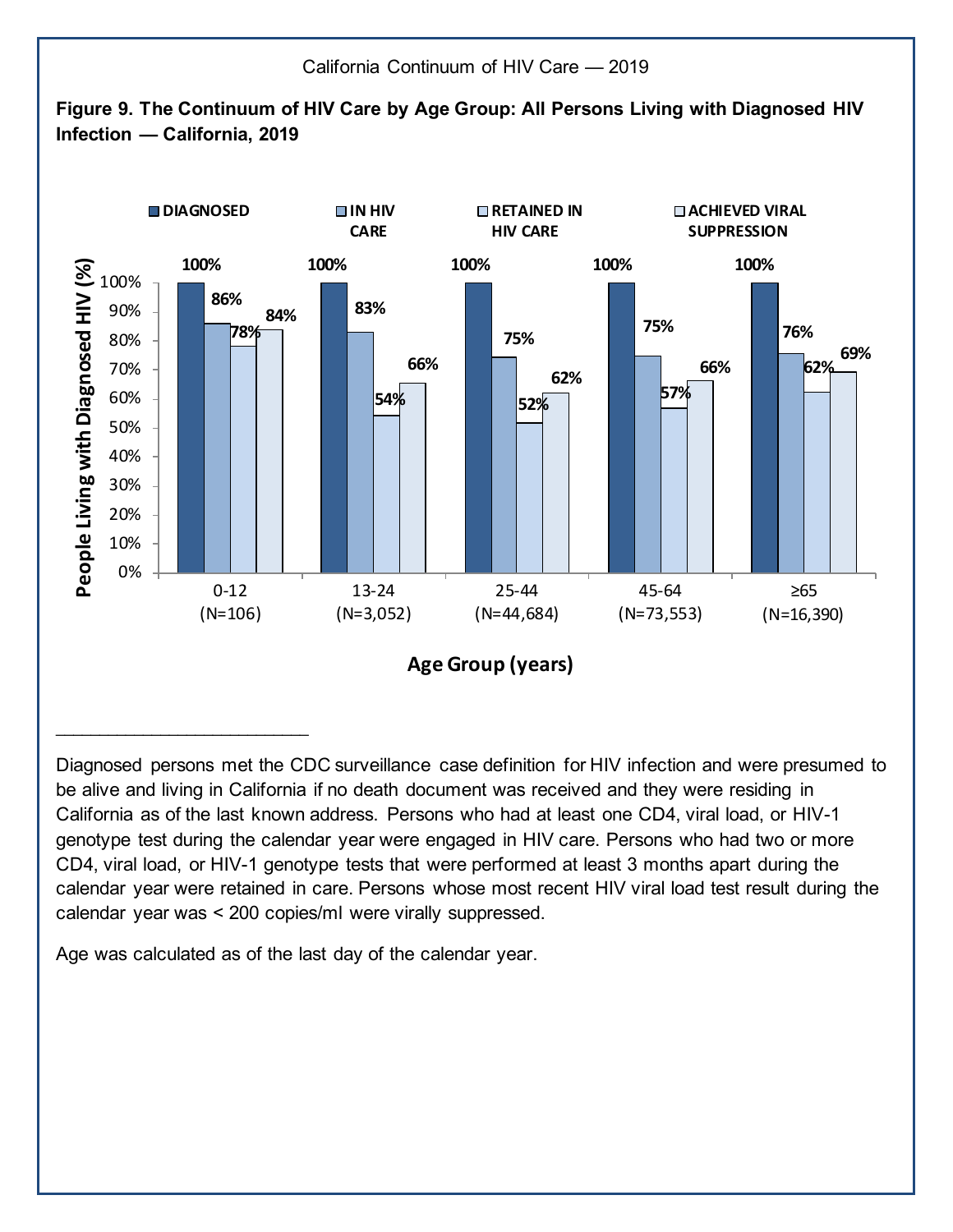

Diagnosed persons met the CDC surveillance case definition for HIV infection and were presumed to be alive and living in California if no death document was received and they were residing in California as of the last known address. Persons who had at least one CD4, viral load, or HIV-1 genotype test during the calendar year were engaged in HIV care. Persons who had two or more CD4, viral load, or HIV-1 genotype tests that were performed at least 3 months apart during the calendar year were retained in care. Persons whose most recent HIV viral load test result during the calendar year was < 200 copies/ml were virally suppressed.

Persons were classified as transgender if a case report form affirming their transgender status was present in HIV surveillance data. Among the persons living with diagnosed HIV in California in calendar year 2019, there were six persons categorized as alternative gender identity who are not shown in the figure above.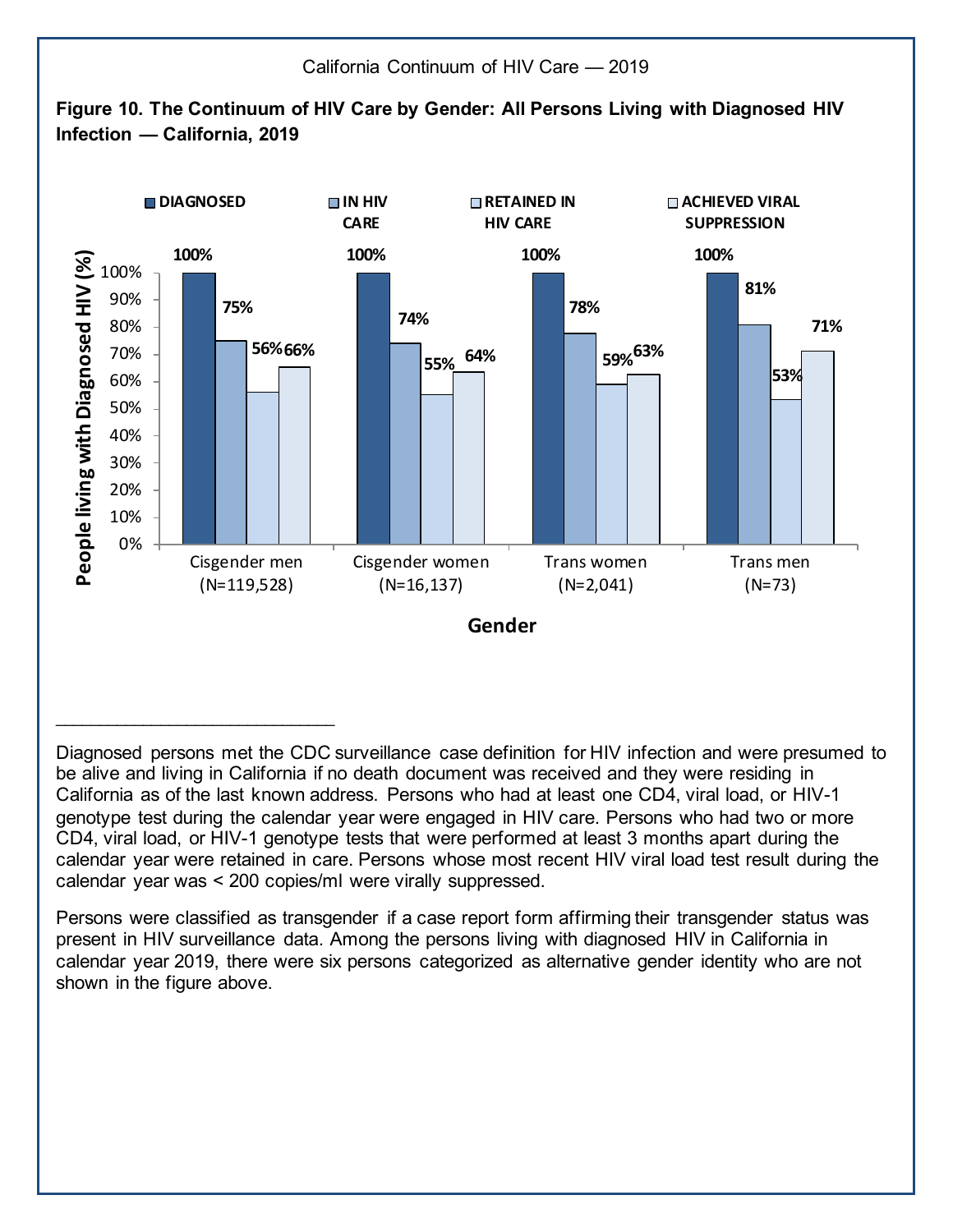

Diagnosed persons met the CDC surveillance case definition for HIV infection and were presumed to be alive and living in California if no death document was received and they were residing in California as of the last known address. Persons who had at least one CD4, viral load, or HIV-1 genotype test during the calendar year were engaged in HIV care. Persons who had two or more CD4, viral load, or HIV-1 genotype tests that were performed at least 3 months apart during the calendar year were retained in care. Persons whose most recent HIV viral load test result during the calendar year was < 200 copies/ml were virally suppressed.

Latinx persons can be of any race. Race/ethnicity was collected using Asian/Native Hawaiian/Pacific Islander as a single category until 2003; therefore, cases reported prior to 2003 are classified as Asian above because they cannot be disaggregated. Although California Government Code Section 8310.5 requires the Department to tabulate information by expanded ethnicities for each major Asian and Pacific Islander group, the data shown here are not disaggregated in those groups in order to maintain the confidentiality of these persons. There were four persons living with diagnosed HIV in California in 2019 with an unknown race/ethnicity who are not shown in the figure above.